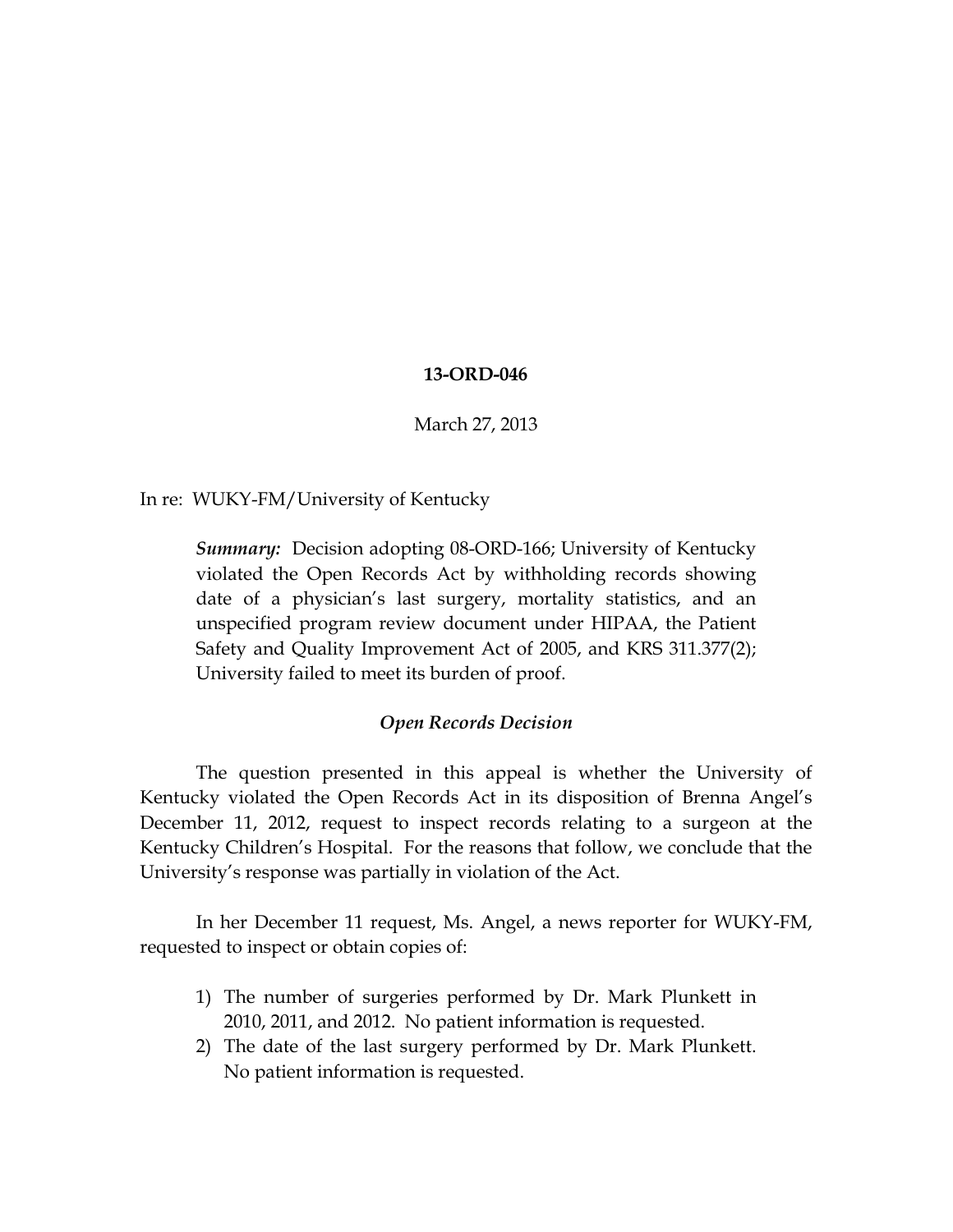- 3) Payments received for surgeries performed by Dr. Mark Plunkett in 2010 and 2011.
- 4) The mortality rate of pediatric cardiothoracic surgery cases in 2010, 2011, and 2012.
- 5) Documentation related to any evaluations/accreditation of the pediatric cardiothoracic surgery program from 2010-2012.

On December 14, records custodian Bill Swinford responded on behalf of the University. He provided the information requested by items 1 and 3, but denied requests 2, 4, and 5.

In response to request 2, he stated: $1$  "We are unable to provide you with the date that Dr. Plunkett performed his last surgery as this is protected by the Health Insurance Portability and Accountability Act of 1996 ('HIPAA'). HIPAA precludes the University's disclosure of medical records except as provided by the Privacy Rule."

In response to request 4, he stated:

We are unable to provide you with the mortality rate of pediatric cardiothoracic surgery cases as this is protected by [HIPAA]. Pursuant to the Patient Safety and Quality Improvement Act of 2005, Pub. L. 209-41, 42 U.S.C. 299b-21-b-26, such information is also considered confidential. Further, this specific knowledge is protected pursuant to KRS Rule 502 as this is attorney-client privileged information. Additionally, this request is also denied pursuant to KRS 311.377 which provides that, "At all times in performing a designated professional review function, the proceedings, records, opinions, conclusions and recommendations of a committee, board, commission, medical staff, professional standards review organization, or other entity … shall be confidential and privileged and shall not be subject to discovery, subpoena, or introduction into evidence in any civil action in any

<span id="page-1-0"></span><sup>&</sup>lt;sup>1</sup> Although it was unclear from the University's initial response whether records existed that contained the information requested in items 2 and 4, subsequent correspondence from the University during the course of this appeal has clarified that such records do exist.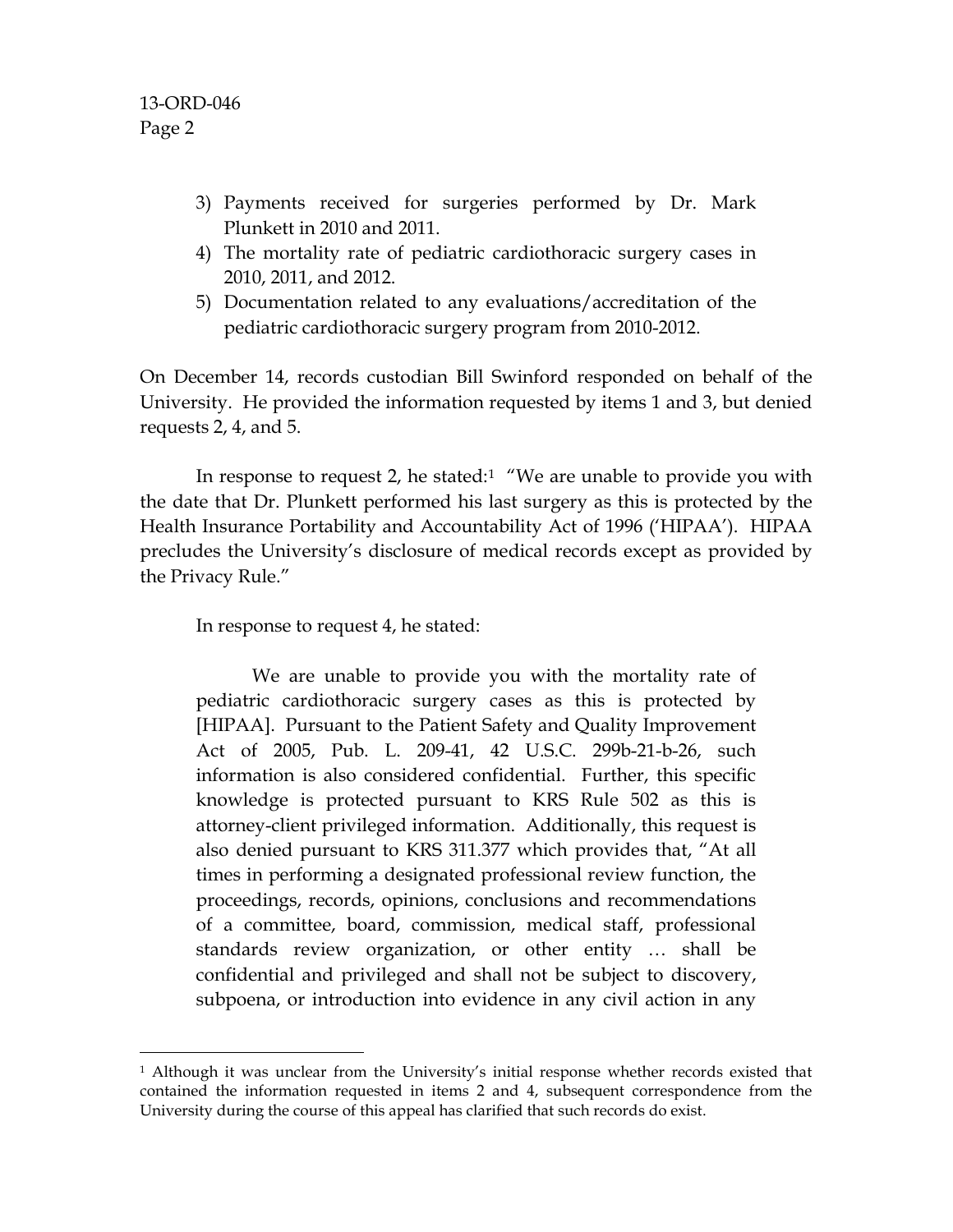court or in any administrative proceeding before any board, body, or committee, whether federal, state, county, or city…."[2](#page-2-0)

We further rely on the Kentucky Supreme Court's decision in *Adventist Health Systems/Sunbelt Health Care Corporation v. Trude,* 880, S.W.2d 539 ([Ky.] 1994) which reaffirmed the confidentiality of medical peer review records under KRS 311.377 … and prohibited the discovery of the proceedings, records, opinions, conclusion and recommendations of the hospitals' professional's [*sic*] review entities[.]

Responding to request 5, Mr. Swinford stated:

There is only one review for the pediatric cardiothoracic surgery program and we are unable to provide you with that evaluation/accreditation pursuant to KRS 61.878(1)(i) and (j) as these documents are either preliminary drafts, notes, correspondence with private individuals, other than correspondence which is intended to give notice of a final action of a public agency OR are preliminary recommendations, and preliminary memoranda in which opinions are expressed or policies formulated or recommended and are therefore, exempt.

He additionally cited HIPAA, the Patient Safety and Quality Improvement Act of 2005, KRE 503, and KRS 311.377.

Ms. Angel initiated this appeal on January 9, 2013. She emphasized that her request "was for dates and overall statistics, not individual patient information," and that she "was also not permitted to see documentation/correspondence related to a review of UK's pediatric cardiothoracic surgery program."

On January 18, 2013, University of Kentucky General Counsel William E. Thro responded to the appeal. Concerning the request for the date of Dr. Plunkett's last surgery (request number 2), he states:

<span id="page-2-0"></span> <sup>2</sup> This material is quoted from Subsection (2) of KRS 311.377.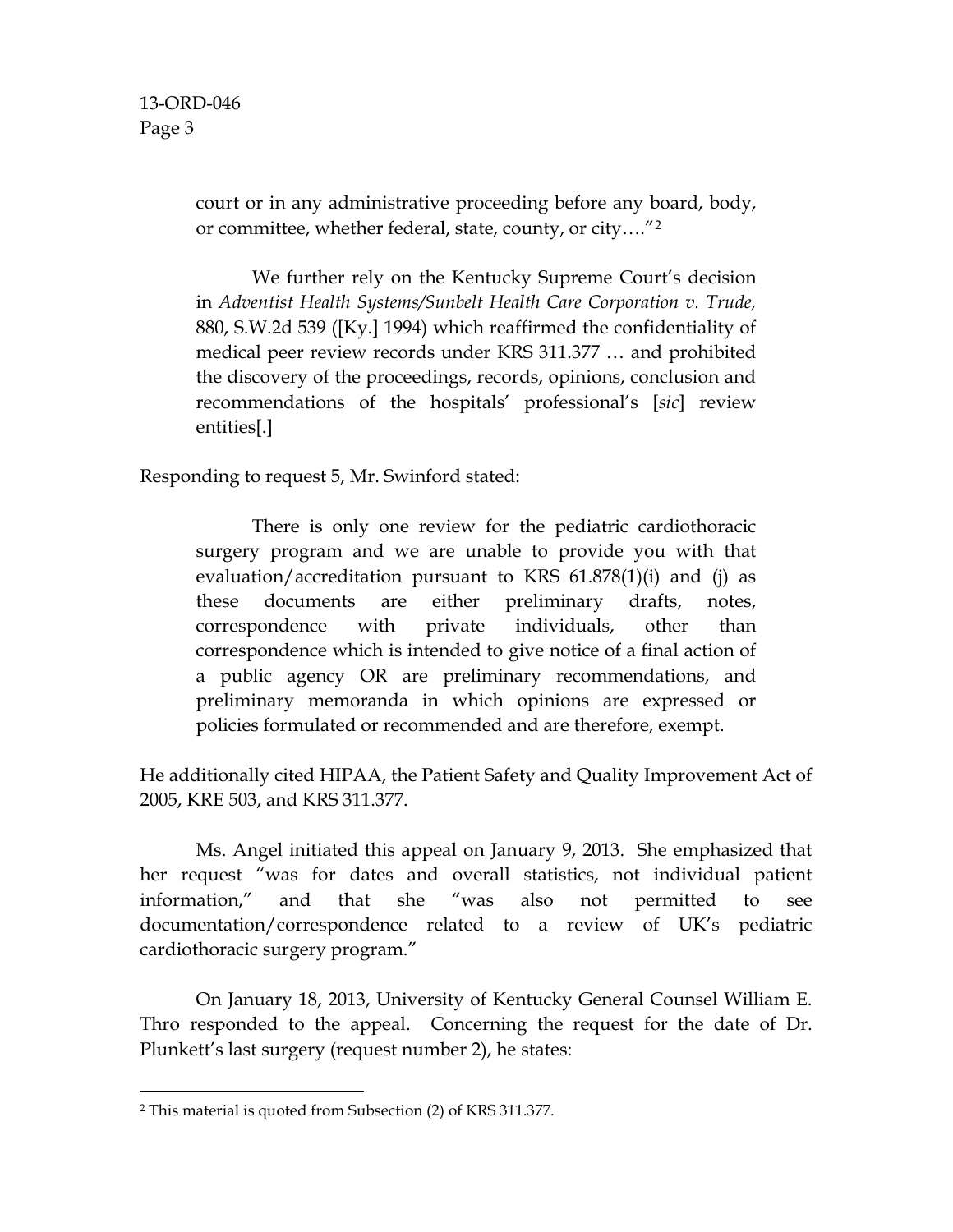> [HIPAA] and its implementing regulations preclude the University from disclosing health information that identifies or may reasonably lead to the identification of the individual. *See* 45 C.F.R. 160.103. … Because Dr. Plunkett performs relatively few surgeries and because all of his surgeries are highly complex surgeries, it is relatively easy to deduce the identity of his patients. Thus, disclosure of the date of his last surgery may reasonably lead to the identification of the patient. Accordingly, federal law precludes the University from disclosing this information.

This office has repeatedly ruled that HIPAA does not preempt the Kentucky Open Records Act. In 2008, we cited cases from Ohio and Texas for the conclusion that "protected health information" under HIPAA can be disclosed to comply with the Open Records Act under what is known as the "required by law" exception to the HIPAA privacy rule. 08-ORD-166 (copy attached and reasoning adopted as the basis for our decision herein).

45 C.F.R. § 164.512(a)(1) contains this exception, which is formulated as follows:

A covered entity may use or disclose protected health information to the extent that such use or disclosure is required by law and the use or disclosure complies with and is limited to the relevant requirements of such law.

The Texas case we cited in 08-ORD-166, *Abbott v. Texas Dept. of Mental Health and Mental Retardation,* 212 S.W.3d 648 (Tex. App. 2006), refers to the HHS commentary to 45 C.F.R. § 164.512, which states in pertinent part:

These rules permit covered entities to make disclosures that are required by state Freedom of Information Act (FOIA) laws under 164.512(a). Thus, if a state FOIA law designates death records and autopsy reports as public information that must be disclosed, a covered entity may disclose it without an authorization under the rule. To the extent that such information is required to be disclosed by FOIA or other law, such disclosures are permitted under the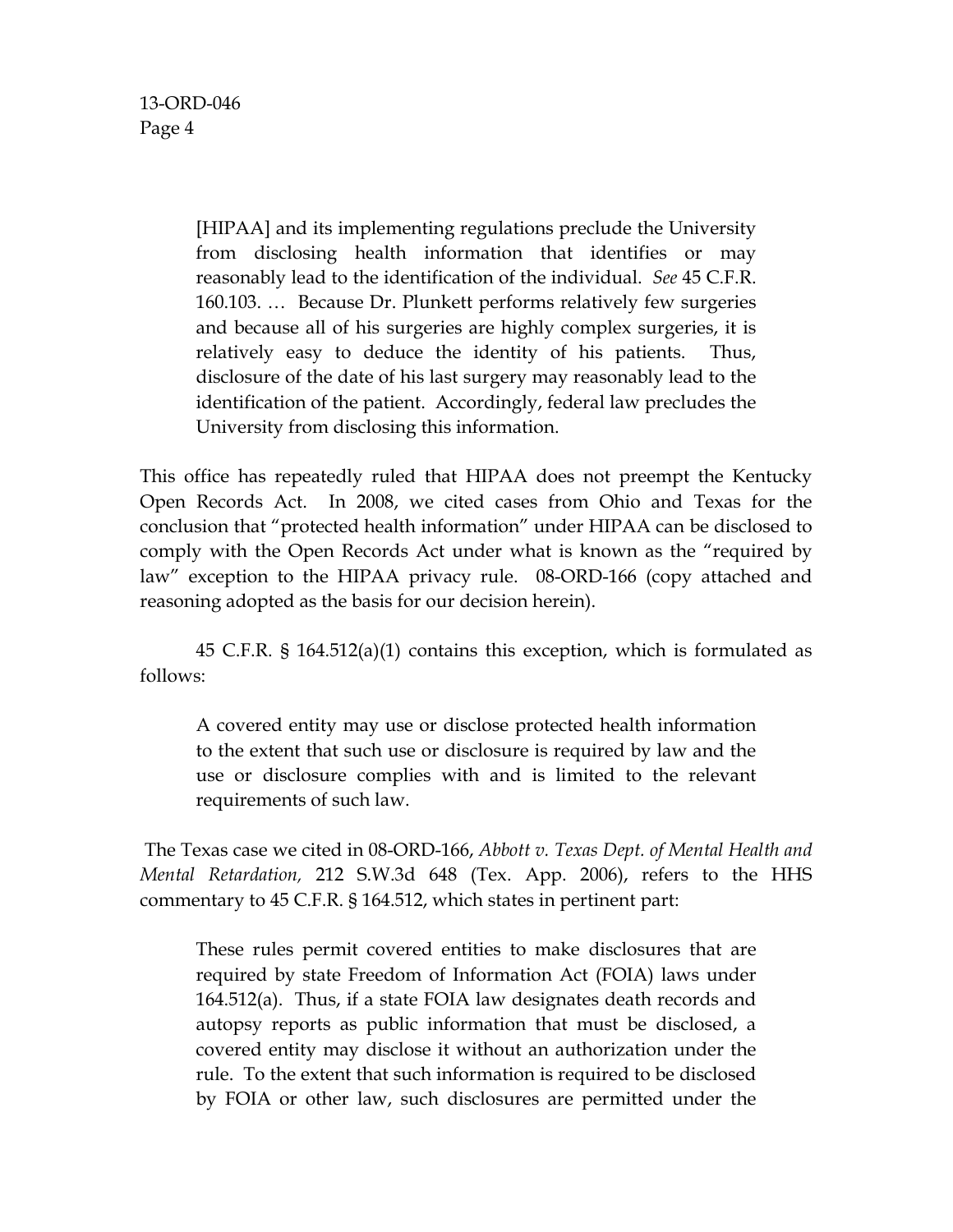> final rule. In addition, to the extent that death records and autopsy reports are obtainable from non-covered entities, such as state legal authorities, access to this information is not impeded by this rule.

Thus, we have consistently held that HIPAA defers to the state Open Records Act and is therefore no obstacle to the public's access to public records under the Act. *See* 08-ORD-188; 09-ORD-166; 10-ORD-161; 11-ORD-096; 12-ORD-039. Accordingly, even if Ms. Angel's request were seeking "protected health information," an assertion which is questionable at best, HIPAA would present no basis for denial of the records. Thus, the University has not sustained its burden to justify withholding records showing the date of Dr. Plunkett's last surgery pursuant to request number 2.

As to Ms. Angel's request for mortality statistics (request number 4), Mr. Thro states:

[HIPAA] precludes the disclosure of information that may reasonably lead to the identification of individual patients. Very few pediatric cardiothoracic operations are performed at the University and the overwhelming majority of those are done by Dr. Plunkett. If the University were to disclose the number of patients and the number of deaths, it would be relatively easy for someone to deduce the identity of the patients. Therefore, the University may not disclose the mortality statistics for pediatric cardiothoracic surgery cases is precluded from disclosing [*sic*].

To be sure, there may be circumstances where revealing mortality statistics would not reasonably lead to the identification of the individual patient. For example, mortality statistics for all types of surgery the [sic] entire University of Kentucky hospital over an extended period likely would not reasonably lead to the identification of individuals. Yet, when, as here, the request is confined to a small number of surgeries over a relatively short time, the mortality statistics may reasonably lead to the identification of individuals.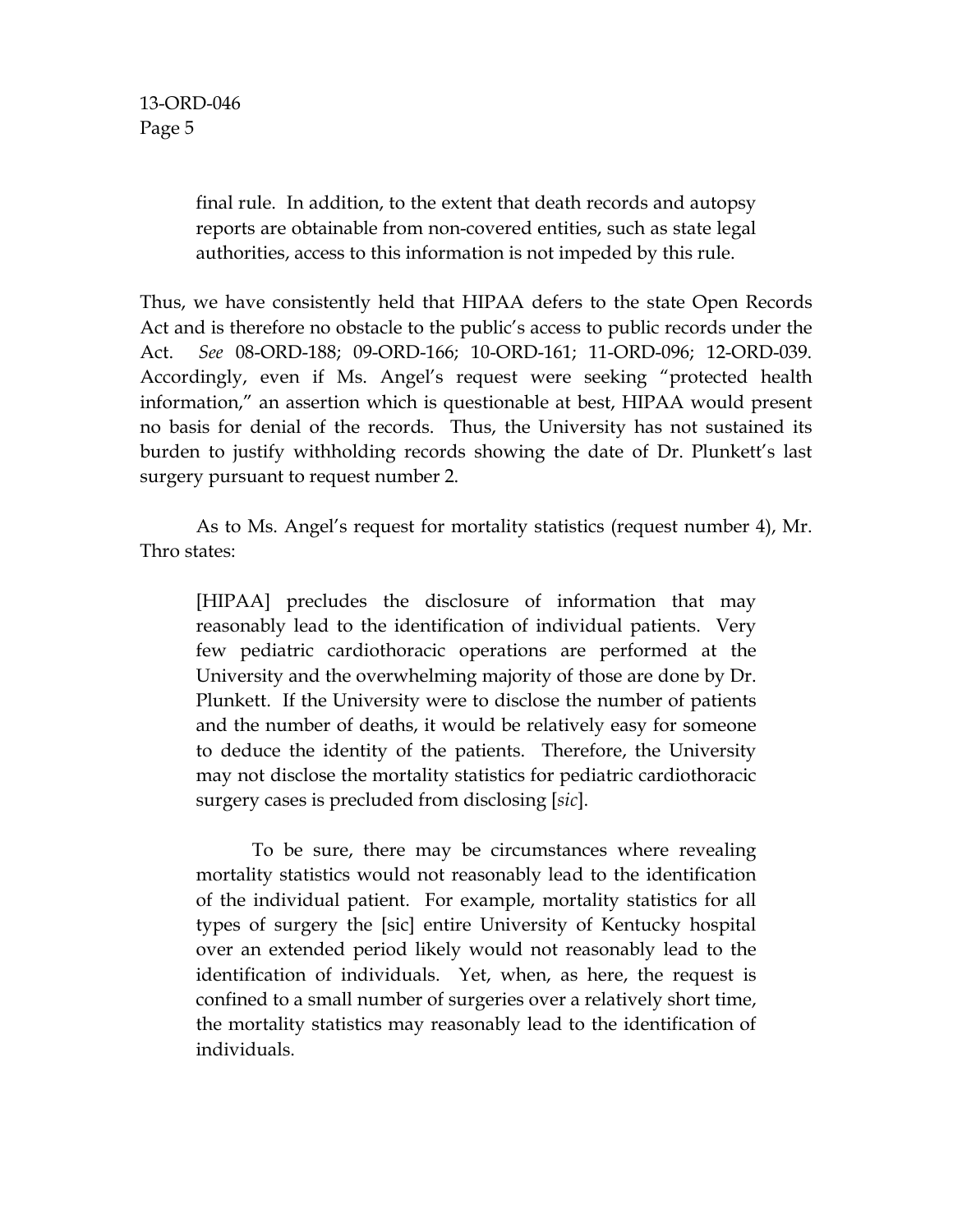Moreover, even if HIPAA did not preclude disclosure, both the federal Patient Safety and Quality Improvement Act of 2005, 42 U.S.C. 299b-21-b-26 [*sic*], and KRS 311.377 prohibit disclosure of the mortality statistics. Those statutes effectively establish a privilege for the University's internal discussions regarding improving patient safety. When a patient dies, it is appropriate for the University's physicians, nurses, and attorneys to have candid discussions as to why the patient died. Such discussions are the only way to improve patient safety. Mortality statistics for a particular program are certainly relevant to those discussions and, thus, are privileged. Therefore, the University cannot disclose the mortality statistics.

Mr. Thro does not address the denial of the evaluation/accreditation records (request number 5), but we assume the University stands by the arguments articulated by Mr. Swinford, including the provisions of KRS 311.377. The record is unclear as to the exact nature of the documents withheld from inspection on the basis of this statute. Nowhere does the University identify or describe the "review for the pediatric cardiothoracic surgery program" or "evaluation/accreditation" to which it refers. With so little information, we are unable to determine that the University properly invoked KRS 311.377 as incorporated into the Open Records Act by KRS 61.878(1)(l).

Furthermore, the University has completely refused to comply with this office's request to provide a copy of the records for confidential review pursuant to KRS 61.880(2)(c). In so refusing, the University relies primarily upon HIPAA, and secondarily upon the Patient Safety and Quality Improvement Act of 2005 ("PSQIA"), 42 U.S.C. § 299b-21 *et seq.*

We have previously determined that HIPAA does not impede the Open Records Act, and we note the PSQIA's similarity to HIPAA in its protection of "individually identifiable health information," which it explicitly defines by reference to HIPAA confidentiality regulations. 42 U.S.C. § 299b-21(2)(C). Without going into exhaustive detail, we observe that "identifiable patient safety work product," which is the subject of the PSQIA's confidentiality provisions, also includes data and records which allow the identification of a provider or a reporting individual and which: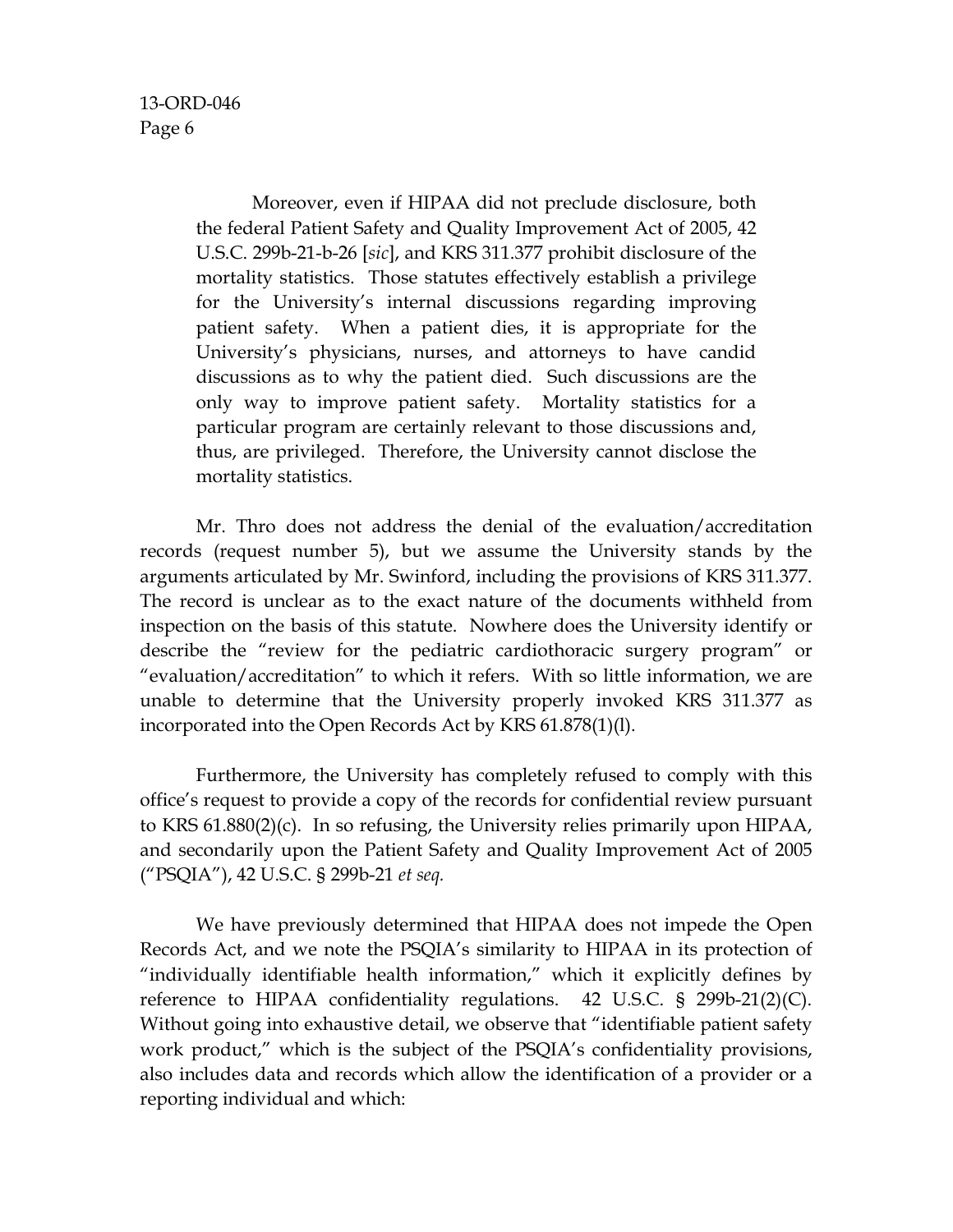- (I) are assembled or developed by a provider for reporting to a patient safety organization and are reported to a patient safety organization; or
- (II) are developed by a patient safety organization for the conduct of patient safety activities;

and which could result in improved patient safety, health care quality, or health care outcomes; or

…which identify or constitute the deliberations or analysis of, or identify the fact of reporting pursuant to, a patient safety evaluation system.

42 U.S.C. § 299b-21(7)(a). "Nonidentifiable patient safety work product," which does not allow identification of a provider, patient, or reporting individual, is not confidential. 42 U.S.C. § 299b-22(2)(B). Furthermore, "patient safety work product" as a whole "does not include information that is collected, maintained, or developed separately, *or exists separately,* from a patient safety evaluation system. Such separate information or a copy thereof reported to a patient safety organization shall not by reason of its reporting be considered patient safety work product." 42 U.S.C. § 299b-21(7)(B) (emphasis added). Given the complexities of these definitions, it is crucial for us to know the form in which the subject records are maintained, whether the mortality statistic in question "exists separately … from a patient safety evaluation system," and myriad other details that can only be afforded by an *in camera* review of the withheld records.

"It has been, and remains, our practice,' pursuant to KRS  $61.880(2)(c)$ , to conduct 'an *in camera* inspection of the "records involved" to determine if the agency against which the appeal was brought properly denied access to those records.'" 12-ORD-220 (quoting 08-ORD-052). When a public agency refuses to comply with our request to examine the disputed records, we are "severely handicapped in conducting our review." 96-ORD-206. As a rule, we find that an agency making such a refusal has failed to meet its burden of proof, and this case is no exception. (*See* 10-ORD-079, copy attached, and authorities cited therein.)

Due to the University's failure to cooperate with our request to conduct a confidential *in camera* review of the records pursuant to KRS 61.880(2)(c), it is impossible for us to ascertain whether the mortality statistic and/or the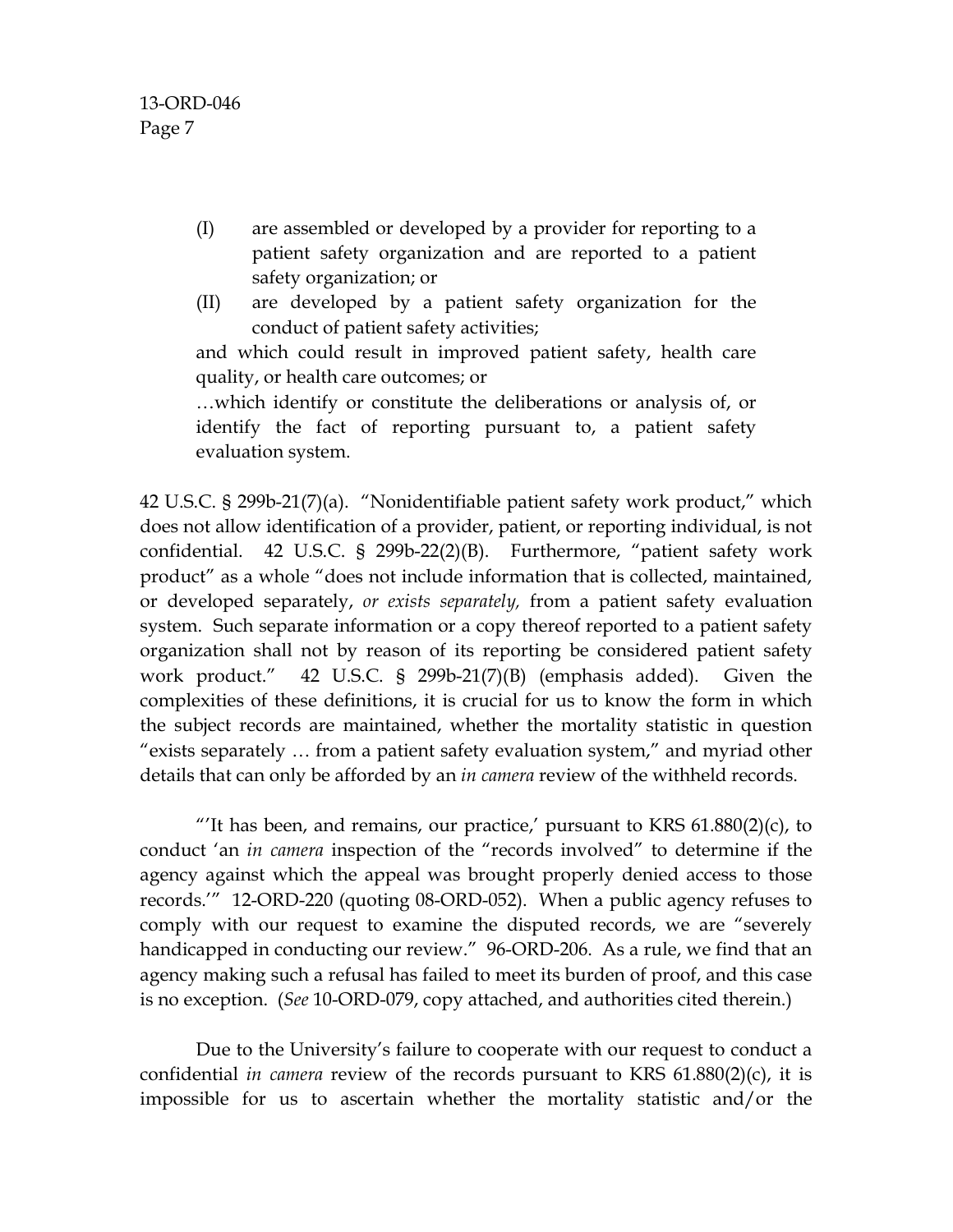unspecified "review for the pediatric cardiothoracic surgery program" falls inside or outside the PSQIA's protection or that of KRS 311.377, or indeed whether any of the material is "preliminary" under the exceptions listed in KRS 61.878(1)(i) and (j). All "exceptions provided for by KRS 61.878 or otherwise provided by law shall be strictly construed," KRS 61.871, and "[t]he burden of proof in sustaining the action shall rest with the agency." KRS 61.880(2)(c). The University has failed to meet its burden of proof to sustain its denial of inspection of the public records identified in the requests numbered 4 and 5.[3](#page-7-0)

Lastly, as to KRE 503, which the University throws in without citing a specific subsection or explaining its applicability, we likewise find that the University has failed to meet its burden of establishing an exemption in connection with that rule of evidence. "An agency response denying, in whole or in part, inspection of any record shall include a statement of the specific exception authorizing the withholding of the record and a brief explanation of how the exception applies to the record withheld." KRS 61.880(1). This statutory language requires "particular and detailed information in response to a request for documents." *Edmondson v. Alig,* 926 S.W.2d 856, 858 (Ky. App. 1996). Since this was not provided, we find that no grounds for an exemption have been established. We therefore must conclude that the University's disposition of Ms. Angel's request failed to comply with the Open Records Act insofar as it denied access to the requested records.

A party aggrieved by this decision may appeal it by initiating action in the appropriate circuit court pursuant to KRS 61.880(5) and KRS 61.882. Pursuant to KRS 61.880(3), the Attorney General should be notified of any action in circuit court, but should not be named as a party in that action or in any subsequent proceedings.

<span id="page-7-0"></span><sup>&</sup>lt;sup>3</sup> The University cites no law interpreting the PSQIA as superseding a state Open Records Act. In light of the PSQIA's similar purposes to those of HIPAA, we are not inclined to find that the PSQIA is any more of an obstruction to a properly made open records request than is HIPAA. Due to the agency's failure to meet its burden of proof, we need not decide that legal issue at this time.